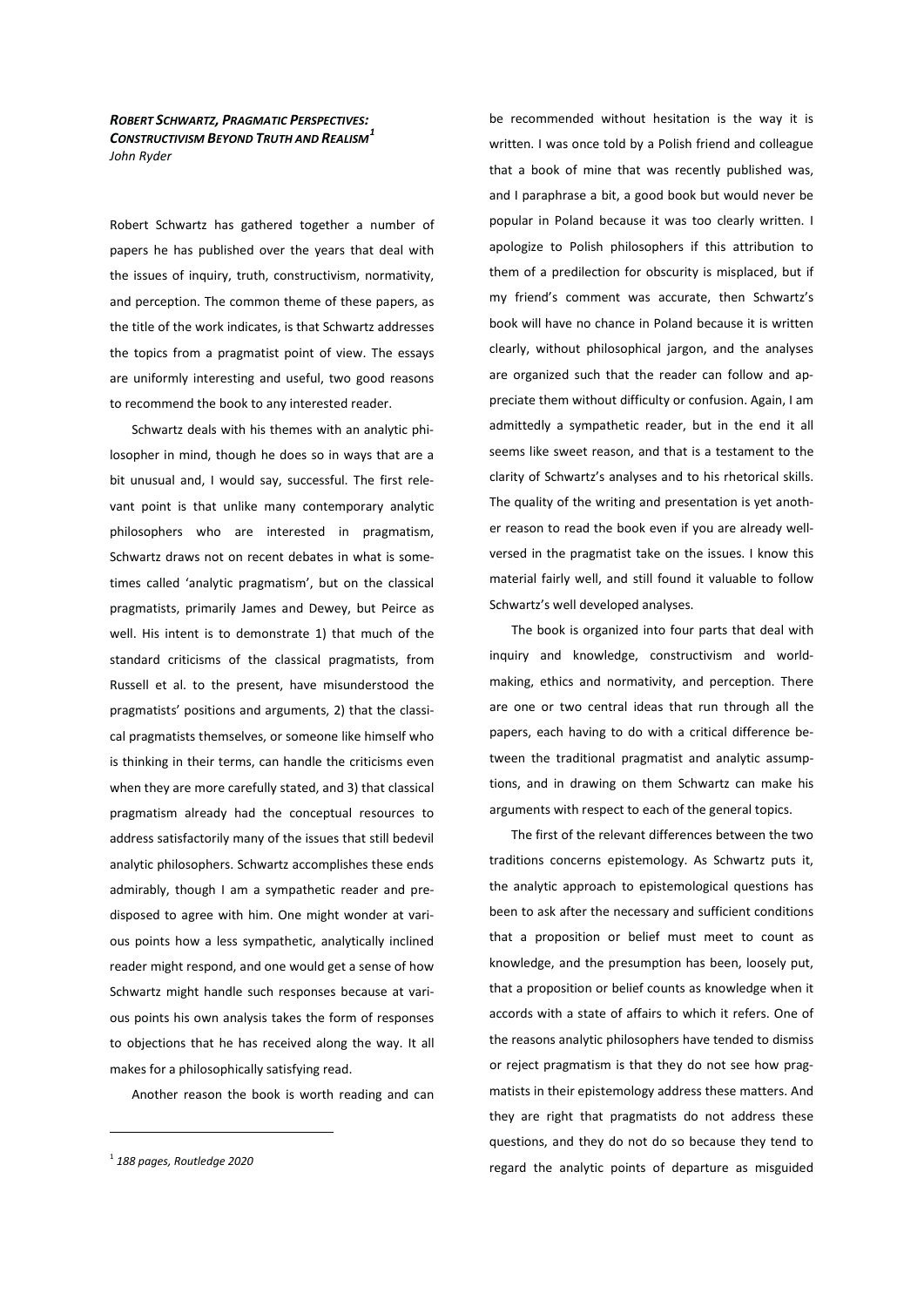from the start. As Schwartz puts it, if we want to understand the cognitive then we need to begin not with formal accounts of propositions such that they count as knowledge, but rather with an examination of the process of inquiry itself. Schwartz addresses many of the detailed issues that this quick description elides, but even the quick and general account of the difference indicates the gulf between the two approaches. Not surprisingly, Schwartz argues that analytic philosophers have tended to miss this point in their criticisms of pragmatism, and furthermore, that pragmatism has very good reason to approach the whole epistemological issue the way it does.

The second general point is related to the first, and that is that analytic philosophers tend to assume that there is such a thing as reality entirely or largely independent of us, which is to say that they generally reject the idea that people play a centrally constructive role in what reality is and how we understand it. Analytic philosophers tend to be 'realists' in this sense, and the pragmatists are in their view 'anti-realists'. For Schwartz, though, pragmatists are neither realists nor anti-realists, but constructivists. Again, pragmatism rejects the initial terms in which the analytic issue is framed, which not surprisingly contributes to a tendency for the two tradetions to talk past one another. In Schwartz's hands, however, the two engage directly, and pragmatism emerges as the conceptually stronger position.

These two philosophic perspectives – an inquirybased epistemology and constructivism – inform Schwartz's discussion throughout the book. With respect to knowledge, for example, the analytic assumption is that there is an independent reality, a state of affairs, to which a proposition refers, and the proposition counts as knowledge if and only if it accords with that independent reality. There are of course other conditions that a proposition must meet on this view, but for our purposes we can focus on this one. If, however, it is more reasonable to take a constructivist approach to our conception of reality, then as a general understanding of knowledge, the analytic approach does not work. Arguably, or so the

classical pragmatists and Schwartz argue, approaching the whole matter from the point of view of inquiry, and the constructive role people have in it, gives us a much more satisfactory and useful understanding of knowledge and the instrumental role ideas play in the process, not to mention of the nature of truth.

In part, it should be pointed out, what makes the pragmatist approach in epistemology preferable to the traditional analytic way of considering knowledge is that many of the so-called epistemological problems that arise in the analytic tradition simply do not come up for the pragmatists. Solipsism is an example, as is skepticcism. For his part, Schwartz pays attention to three other problems that he calls the Pessimistic Induction Puzzle, the Preface Puzzle, and the Lottery Puzzle. These are 'problems' that arise in the context of the role of probability in knowledge, and Schwartz argues, convincingly I would say, that they are in fact pseudo-problems. On pragmatist grounds, the probability involved in each of these puzzles does not undermine the legitimacy of accepting theories if those theories prove useful to accept, and no more than this is or should be required of us to justify accepting a theory. In other words, pragmatism can handle these issues successfully, and in ways that the analytic assumptions do not enable.

The same general points apply to normativity and ethics, which Schwartz takes up in Part III of the book. If we look not at the formal traits we expect or want a normative judgment to have, but instead at the actual role ethical judgments play in our lives and interactions with one another, then we avoid many of the conundrums that analytic approaches to ethics find themselves mired in, as in the case of epistemology, and we can achieve a more satisfactory understanding of ethical judgment and normativity generally. One problem for analytic philosophers in taking up pragmatist constructivism in ethics, as we pointed out above, is that the pragmatists simply do not accept many of the dualistic alternatives in which the analytic debates are framed. In the case of ethics, these would include such dualisms as fact and value, reason and desire, thought and action, is